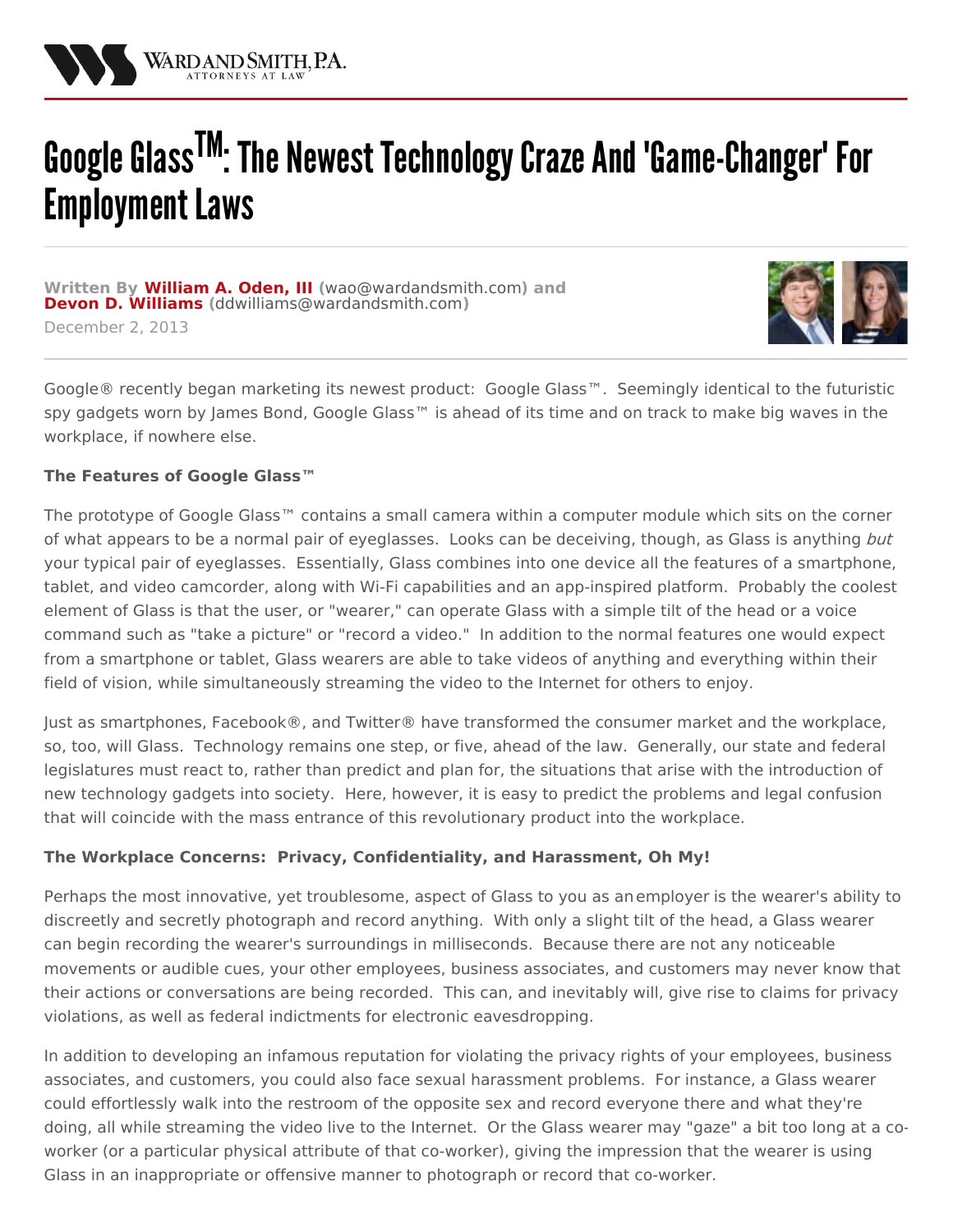Furthermore, unlike a typical computer screen, the inconspicuousness of a Glass "screen" enables Glass wearers to view videos, pictures, and maps without anyone being able to see or hear what the wearer is viewing. At the very least, because you will not be able to effectively monitor what a Glass wearer is doing or watching, Glass will likely multiply the opportunities to distract your employee from assigned tasks and challenge the wearer's work productivity.

On top of the privacy concerns, harassment problems, and productivity implications that will accompany Glass to your workplace, your confidential and proprietary business information will face similar risks. Just as a Glass wearer can videotape an unsuspecting co-worker or covertly watch an inappropriate YouTube® video, the wearer can easily snap pictures of your business's private and confidential documents and processes, and then instantly upload the information to a website or email it to an outside source.

Even in the absence of any ill will on the part of your employee, an inexperienced Glass wearer may inadvertently disclose your confidential documents or record a private business conversation which, if released to the public, could devastate your company.

The Health Insurance Portability and Accountability Act ("HIPAA") creates added concerns if your company manages or receives private health information. Under HIPAA, employers who handle private health information must ensure that consumers' private health information is secure and protected from unauthorized disclosures. Without having a proper handle on the features of Glass or similar products, your company will not be able to effectively protect your employees, customers, or business.

### **The Common Employer Pitfalls: Avoidance, Denial, and Intolerance**

Despite the negative implications that Glass will create for employers, some business owners have already concluded that Glass is worth the trouble. One such individual, a Las Vegas sandwich shop owner, outfitted his employees with Glass for educational and training purposes, as well as evaluating work efficiency and customer satisfaction during the lunch rush. While some strong entrepreneurial-spirited business owners will capitalize on the benefits offered by a new technology like Glass, others will retreat from the situation by avoiding the issues completely, denying any issues exist, or implementing and enforcing a zero-tolerance policy for Glass. None of these reactions is the proper way to respond to the issues presented by emerging technological advances in the workplace.

In 2011, nearly six years after the debut of Facebook®, the National Labor Relations Board ("NLRB") issued several opinions detailing the extent to which employees' social media statements, or "posts," constitute "protected concerted activity" under Section 7 of the National Labor Relations Act ("NLRA"). Until these opinions were released by the NLRB, many employers operated under the assumption that they could prohibit employees from discussing conditions of their employment on their social media sites like Facebook® or Twitter®. However, we have since learned that an absolute ban such as these will clearly violate your employees' Section 7 rights.

Since releasing these comprehensive opinions on social media in the workplace, the NLRB has developed an aggressive approach to enforcing the NLRA and protecting employees' Section 7 rights.

In the same way social media "posting" forced employers to reinvent employment policies on privacy, confidentiality, and workplace decorum, Glass will push the line of what is and is not tolerated by employers – forcing you, as an employer, to, yet again, evaluate your business's personnel policies to adequately and properly address the effects Glass will have on your workplace and work force. Regardless of whether you believe Glass will be an inevitable flop in the marketplace and not worth your time and energy, employers who choose to avoid or ignore the issue will be unable to control the all-too-certain impact Glass will have on